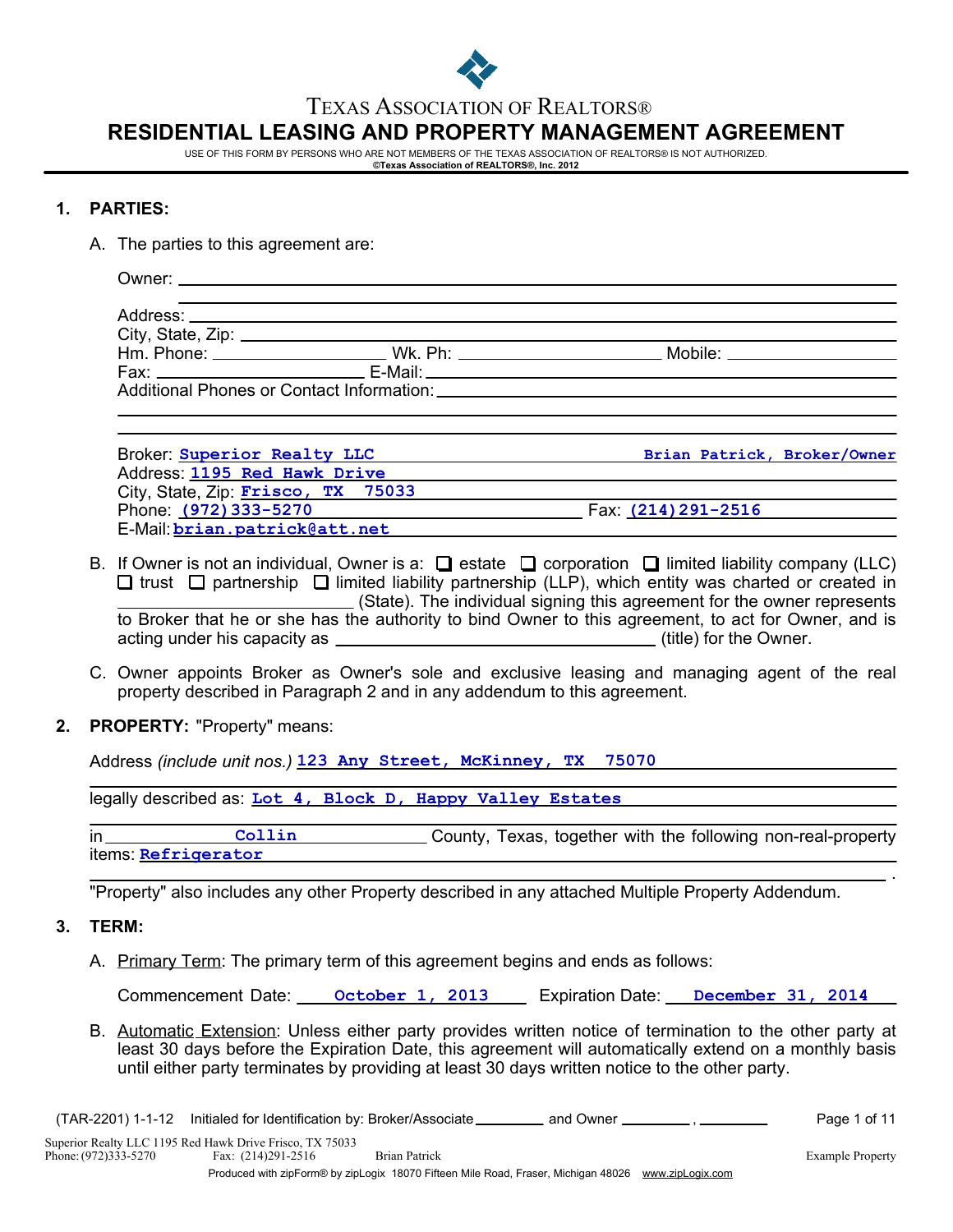C. Effective Services: If Broker determines that Broker cannot continue to effectively provide leasing and management services to Owner for any reason at any time during this agreement Broker may terminate this agreement by providing at least 30 days written notice to Owner.

# **4. AUTHORITY OF BROKER:**

- A. Leasing and Management Authority: Owner grants to Broker the following authority which Broker may exercise when and to the extent Broker determines to be in Owner's interest:
	- (1) advertise the Property for lease at Owner's expense by means and methods that Broker determines are reasonably competitive, including but not limited to creating and placing advertisements with interior and exterior photographic and audio-visual images of the Property and related information in any media and the Internet;
	- (2) place "For Lease" signs or other signs on the Property in accordance with applicable laws, regulations, ordinances, restrictions, and owners' association rules;
	- (3) remove all other signs offering the Property for sale or lease;
	- (4) submit the Property as a listing with one or more Multiple Listing Services (MLS) at any time the Property is marketed for lease and to change or terminate such listings;
	- (5) authorize other brokers, their associates, inspectors, appraisers, and contractors to access the Property at reasonable times for purposes contemplated by this agreement and to lend keys and disclose security codes to such persons to enter the Property;
	- (6) duplicate keys and access devices, at Owner's expense, to facilitate convenient and efficient showings of the Property and to lease the Property;
	- (7) place a keybox on the Property;
	- (8) employ scheduling companies to schedule showings by other brokers at any time the Property is marketed for lease;
	- (9) verify information and references in rental applications from prospective tenants;
	- (10) negotiate and execute leases on Owner's behalf for the Property at market rates and on competitively reasonable terms for initial terms of not less than **12** Amonths and not more than <u>24</u> months and in accordance with any instructions in Paragraph 20;
	- (11) negotiate and execute any amendments, extensions, or renewals to any leases for the Property on Owner's behalf;
	- (12) terminate leases for the Property, negotiate lease terminations, and serve notices of termination;
	- (13) collect and deposit for Owner rents, security deposits, and other funds related to the Property in a trust account and pay from that account: (a) any compensation and reimbursements due Broker under this agreement; and (b) other persons as this agreement may authorize.
	- (14) account for security deposits that Broker holds in trust to any tenants in the Property in accordance with applicable law, this agreement, and any lease of the Property and make deductions from the deposits in accordance with the lease and applicable law;
	- (15) collect administrative charges including but not limited to, application fees, returned check fees, and late charges from tenants in the Property or from prospective tenants;
	- (16) institute and prosecute, at Owner's expense, actions to: (a) evict tenants in the Property; (b) recover possession of the Property; or (c) recover lost rent and other damages;
	- (17) settle, compromise, or withdraw any action described in Paragraph 4A(16);
	- (18) negotiate and make reasonable concessions to tenants or former tenants in the Property;
	- (19) report payment histories of tenants in the Property to consumer reporting agencies;
	- (20) obtain information from any holder of a note secured by a lien on the Property and any insurance company insuring all or part of the Property;
	- (21) hire contractors to repair, maintain, redecorate, or alter the Property provided that Broker does <sub>not</sub> for any single repair, maintenance item, redecoration, or alteration without Owner's consent; not expend more than \$100.00
	- (22) hire contractors to make emergency repairs to the Property without regard to the expense limita-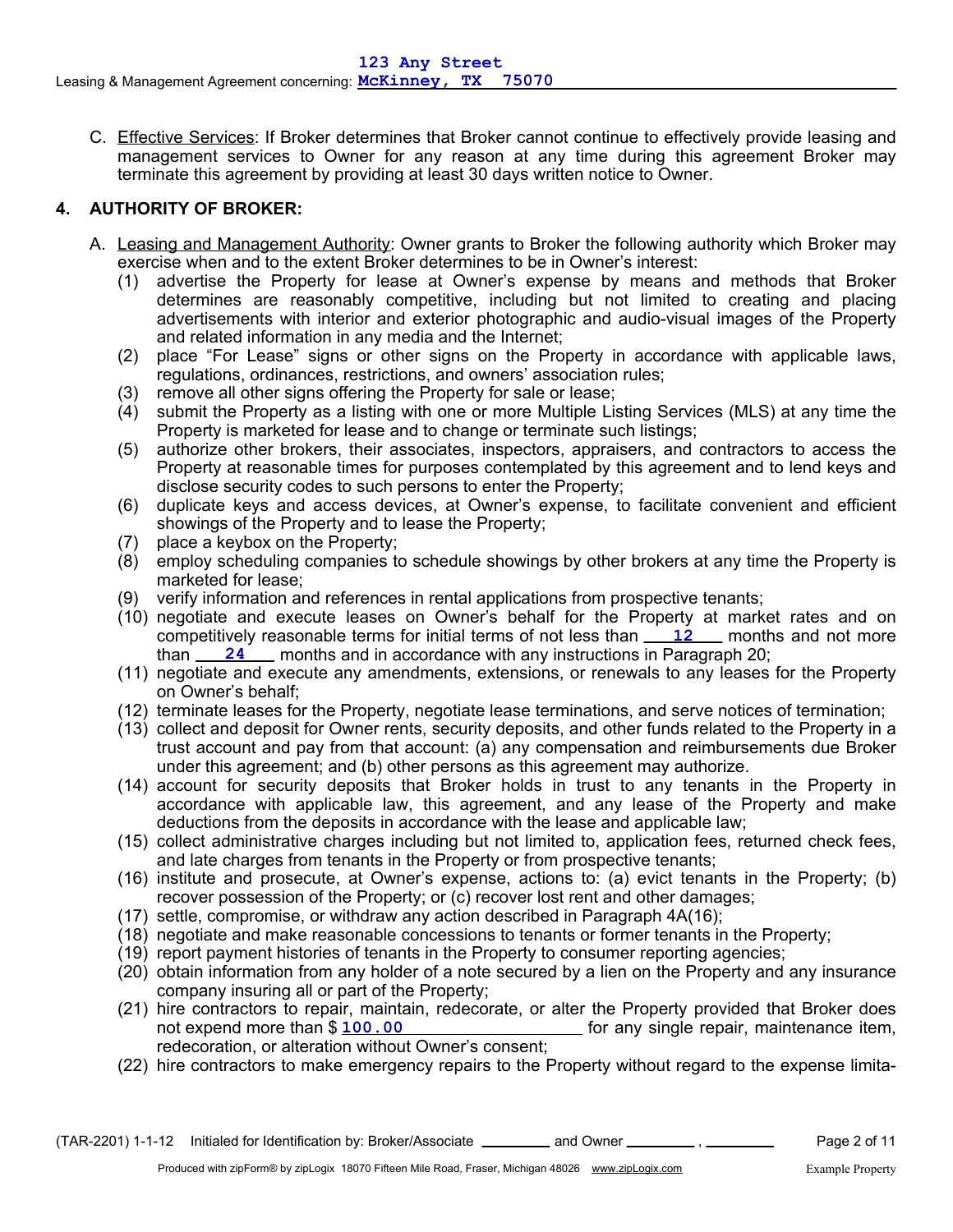tion in Paragraph 4A(21) that Broker determines are necessary to protect the Property or the health or safety of an ordinary tenant;

- (23) contract, at Owner's expense, in either Broker's or Owner's name, for utilities and maintenance to the Property during times that the Property is vacant, including but not limited to, electricity, gas, water, alarm monitoring, cleaning, pool and spa maintenance, yard maintenance, and other regularly recurring expenses that Broker determines are reasonable to maintain and care for the Property; and
- (24) perform other necessary services related to the leasing and management of the Property.
- B. Record Keeping: Broker will:
	- (1) maintain accurate records related to the Property and retain such records for not less than 4 years;
	- (2) file reports with the Internal Revenue Service related to funds received on behalf of Owner under this agreement (for example, Form 1099); and
	- (3) remit, each month, the following items to Owner: (a) funds collected by Broker for Owner under this agreement, less authorized deductions; and (b) a statement of receipts, disbursements, and charges. Owner may instruct Broker in writing to remit the items to another person or address.
- C. Security Deposits:
	- (1) During this agreement, Broker will maintain security deposits received from tenants in a trust account and will account to the tenants for the security deposits in accordance with the leases for the Property.
	- (2) Except as stated in Paragraph 4(I), after this agreement ends, Broker will deliver to Owner or the Owner's designee the security deposit held by Broker under an effective lease of the Property, less deductions authorized by this agreement, and will send written notice to the tenant that states all of the following:
		- (a) that this agreement has ended;
		- (b) the exact dollar amount of the security deposit;
		- (c) the contact information for the Owner or the Owner's designee; and
		- (d) that Owner is responsible for accounting for and returning the tenant's security deposit.
	- (3) If Broker complies with this Paragraph 4C, Owner will indemnify Broker from any claim or loss from a tenant for the return of a security deposit. This Paragraph 4C survives termination of this agreement.
- D. Deductions and Offset: Broker may disburse from any funds Broker holds in a trust account for Owner:
	- (1) any compensation due Broker under this agreement;
	- (2) any funds Broker is authorized to expend under this agreement; and
	- (3) any reimbursement Broker is entitled to receive under this agreement.
- E. Insurance and Attorneys:
	- (1) Broker may not file a claim for a casualty loss with the carrier insuring the Property. Broker may communicate with the carrier to facilitate the processing of any claim Owner may file or other matters that Owner instructs Broker to communicate to the carrier.
	- (2) Broker may not directly or indirectly employ or pay a lawyer to represent Owner. Broker may communicate with Owner's attorney in accordance with Owner's instructions.
- F. Information about Trust Accounts, MLS, and Keybox:
	- (1) Trust Accounts: A trust account must be separate from Broker's operating account and must be designated as a trust, property management, or escrow account or other similar name. Broker may maintain one trust account for all properties Broker leases and manages for others.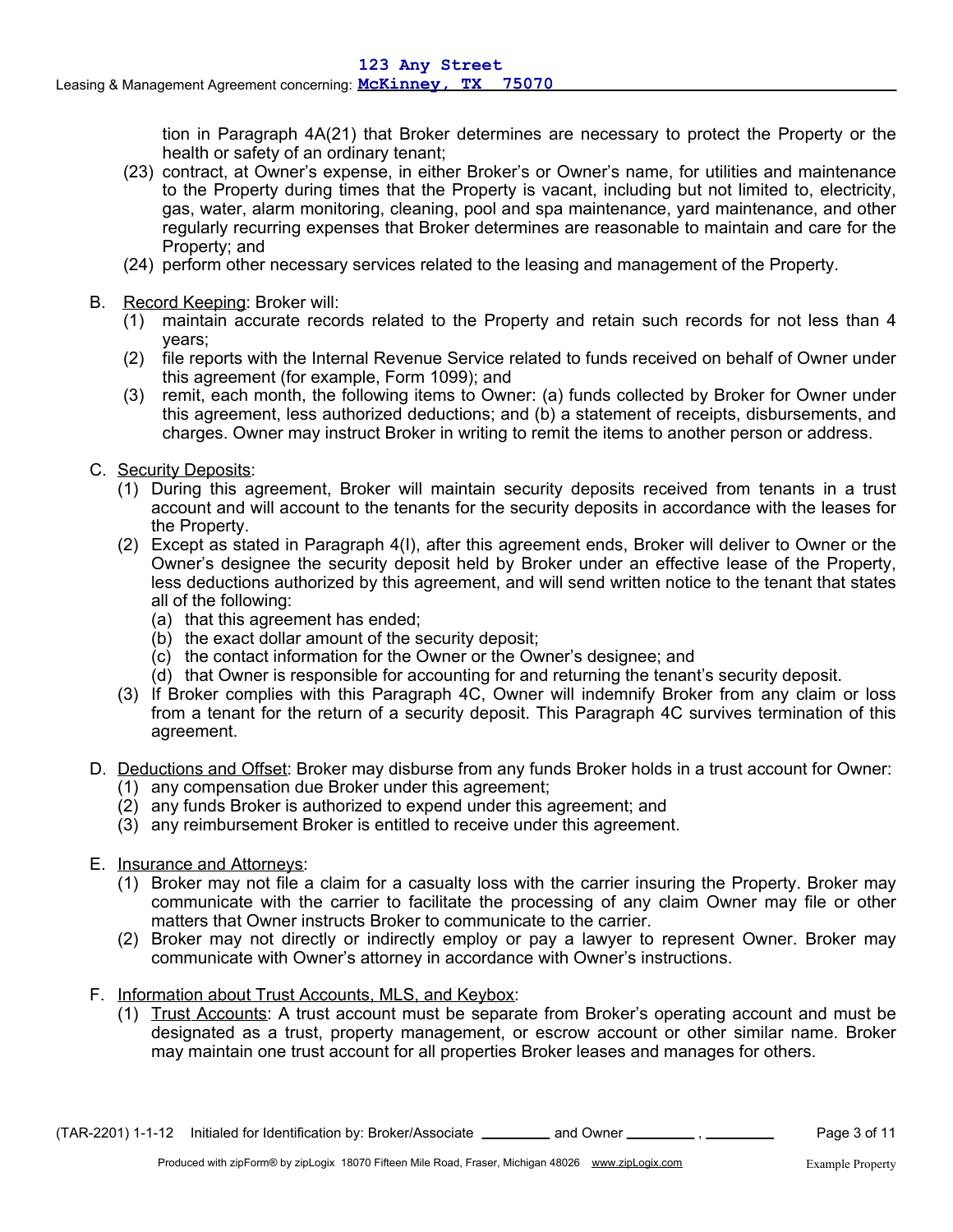- (2) MLS: MLS rules require Broker to accurately and timely submit all information the MLS requires for participation including leased data. Subscribers to the MLS may use the information for market evaluation or appraisal purposes. Subscribers are other brokers and other real estate professionals such as appraisers and may include the appraisal district. Any information filed with the MLS becomes the property of the MLS for all purposes. *Submission of information to MLS ensures that persons who use and benefit from the MLS also contribute information.*
- (3) Keybox: A keybox is a locked container placed on the Property that holds a key to the Property. A keybox makes it more convenient for brokers, their associates, inspectors, appraisers, and contractors to show, inspect, or repair the Property. The keybox is opened by a special combination, key, or programmed device, so that authorized persons may enter the Property. Using a keybox will probably increase the number of showings, but involves risks (for example, unauthorized entry, theft, property damage, or personal injury). *Neither the Association of REALTORS® nor MLS requires the use of a keybox.*
- G. Performance Standard: Broker will:
	- (1) use reasonable care when exercising Broker's authority and performing under this agreement; and
	- (2) exercise discretion when performing under this agreement in a manner that Broker believes to be in Owner's interest, provided that Broker will treat any tenant honestly and fairly.
- H. Inability to Contact Owner: If Broker is unable to contact Owner for **1997 Lays**, Broker is authorized to contact the person below for the sole purpose of attempting to reestablish contact with Owner.

| Name:    | Phone: |
|----------|--------|
| Address: |        |
| E-mail:  |        |

- I. Foreclosure: If Broker receives notice of the Owner's delinquency in the payment of: (1) any mortgage or other encumbrance secured by the Property; (2) property taxes; (3) property insurance; or (4) owners' association fees, Broker may give Owner 15 days to cure the delinquency during which period Owner authorizes Broker to freeze any funds held by Broker and no disbursements will be made to Owner related to this agreement or the Property. If after the 15 day period, the delinquency is not cured and the foreclosure process is initiated, Owner authorizes Broker to deduct from any other funds being held by Broker for Owner any remaining Broker Fees or funds due to Broker related to services performed under this agreement. Additionally, Owner authorizes Broker to return any security deposit being held by Broker to a tenant of the Property in addition to any prorated amount of rent being held by Broker and Broker may terminate this agreement. This paragraph does not preclude the Broker from seeking any other remedies under this agreement or at law that may be available to the Broker.
- **5. LEGAL COMPLIANCE:** The parties will comply with all obligations, duties, and responsibilities under the Texas Property Code, fair housing laws, and any other statute, administrative rule, ordinance, or restrictive covenant applicable to the use, leasing, management, or care of the Property.
- **6. RESERVES:** Upon execution of this agreement, Owner will deposit the following amount with Broker to be held in a trust account as a reserve for Owner: \$ **500.00** [60] [60] [60] [60] [60] [60] [60] for each unit within the Property or Properties managed by Broker under this agreement. Broker may, at Broker's discretion, use the reserve to pay any expense related to the leasing and management of the Property(ies) (including but not limited to Broker's fees). If the balance of the reserve becomes less than the amount stated, at any time, Broker may: (a) deduct an amount that will bring the balance to the amount stated from any subsequent rent received on behalf of Owner and deposit the amount into the reserve; or (b) notify Owner that Owner must promptly deposit additional funds with Broker to bring the balance to the amount stated.
- **7. ADVANCES:** Owner will, in advance, provide Broker all funds necessary for the leasing and management of the Property. Broker is not obligated to advance any money to Owner or to any other person.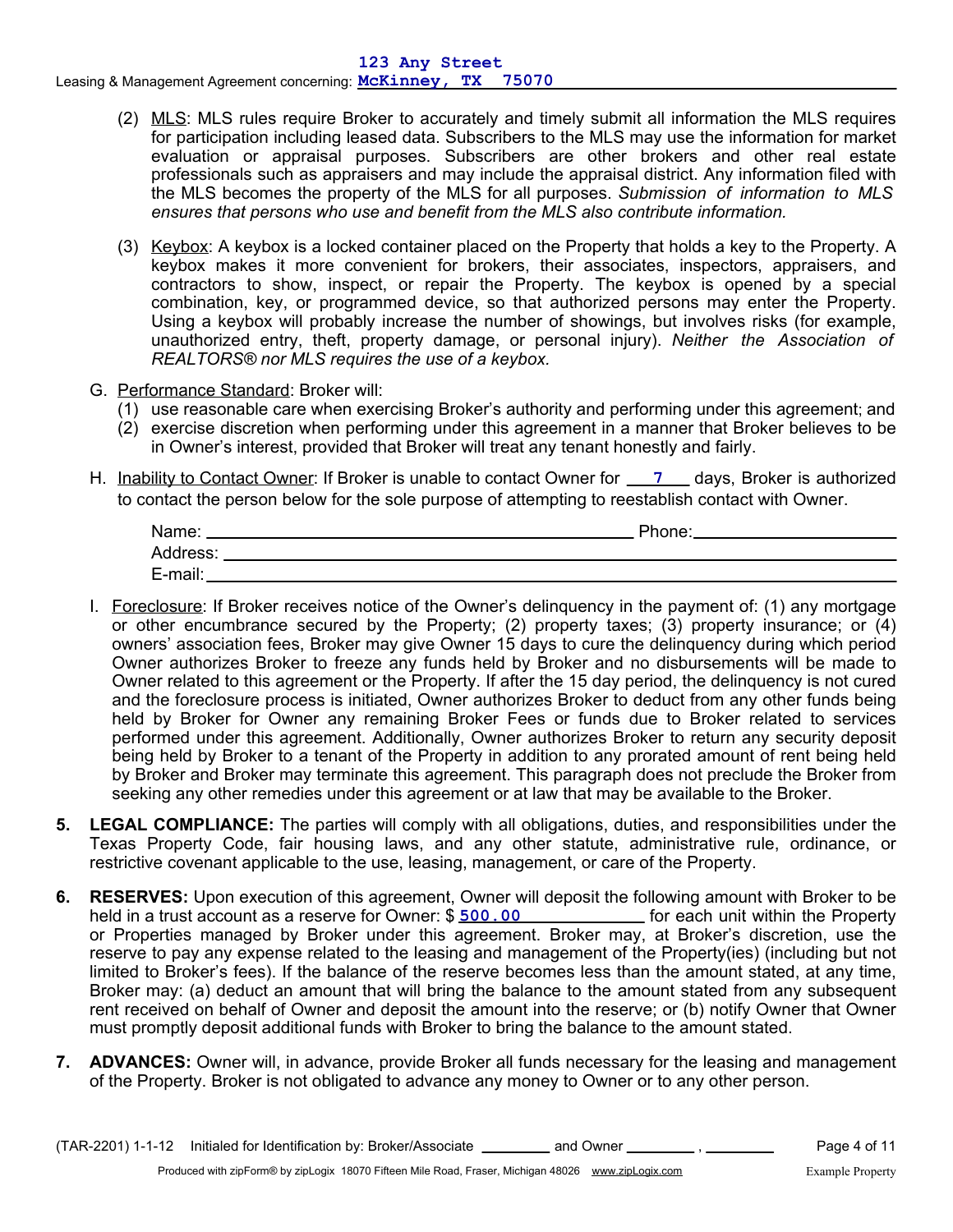## **8. OWNER'S REPRESENTATIONS:**

- A. General:
	- (1) Except as disclosed in Paragraph 20, Owner represents that:
		- (a) Owner has fee simple title to and peaceable possession of the Property and all its improvements and fixtures, unless rented, and the legal capacity to lease the Property;
		- (b) Owner is not bound by: (i) another agreement with another broker for the sale, exchange, lease, or management of the Property that is or will be in effect during this agreement; or (ii) an agreement or covenant that prohibits owner from leasing the property;
		- (c) no person or entity has any right to purchase, lease, or acquire the Property by an option, right of refusal, or other agreement;
		- (d) Owner is not delinquent in the payment of any property taxes, owners' association fees, property insurance, mortgage, or any encumbrance on or affecting the Property;
		- (e) the Property is not subject to the jurisdiction of any court;
		- (f) the optional user fees for the use of common areas (for example, pool or tennis courts) in the Property's subdivision are: ; and
		- (g) all information related to the Property that Owner provides to Broker is true and correct to the best of Owner's knowledge.
	- (2) Broker may disclose to a tenant or to a prospective tenant any information related to the representations made in this Paragraph 8.
- B. Property Condition: Owner and Broker are obligated under law to disclose to a tenant or to a prospective tenant any known condition that materially and adversely affects the health or safety of an ordinary tenant. Owner is obligated under the Property Code to repair any such condition for a tenant. Owner represents that:
	- (1) any pool or spa and any required enclosures, fences, gates, and latches comply with all applicable laws and ordinances; and
	- (2) Owner is not aware of a condition concerning the Property that materially affects the health or safety of an ordinary tenant, except as stated below, in this agreement, or in any addendum:
- C. Lead-Based Paint: If the Property was built before 1978, Owner will complete and attach to this agreement an addendum regarding lead-based paint and lead-based paint hazards that will be made part of any lease of the Property. If the Property was built before 1978, federal law requires the Owner (before a tenant is obligated under a lease) to: (1) provide the tenant with the federally approved pamphlet on lead poisoning prevention; (2) disclose the presence of any known lead-based paint or hazards in the Property; and (3) deliver all records and reports to the tenant related to such paint or hazards.

### **9. OWNER'S COOPERATION:** Owner agrees to:

- A. cooperate with Broker to facilitate the showing, marketing, and lease of the Property;
- B. not rent or lease the Property to anyone without Broker's prior written approval;
- C. not negotiate with any prospective tenant who might contact Owner directly, but refer all prospective tenants to Broker;
- D. not deal with or negotiate with any tenant in the Property concerning any matter related to the management or leasing of the Property but refer all such dealings to Broker;
- E. not enter into a listing agreement or property management agreement with another broker for the rental, leasing, or management of the Property to become effective during this agreement;
- F. provide Broker with copies of any existing leases or rental agreements related to the Property;
- G. provide Broker with keys and access devices to the Property;
- H. provide Broker with copies of all warranties related to the Property or any item in the Property;
- I. tender to Broker any security deposits paid by any existing tenants in the Property;
- J. complete any disclosures or notices required by law or a lease of the Property;

.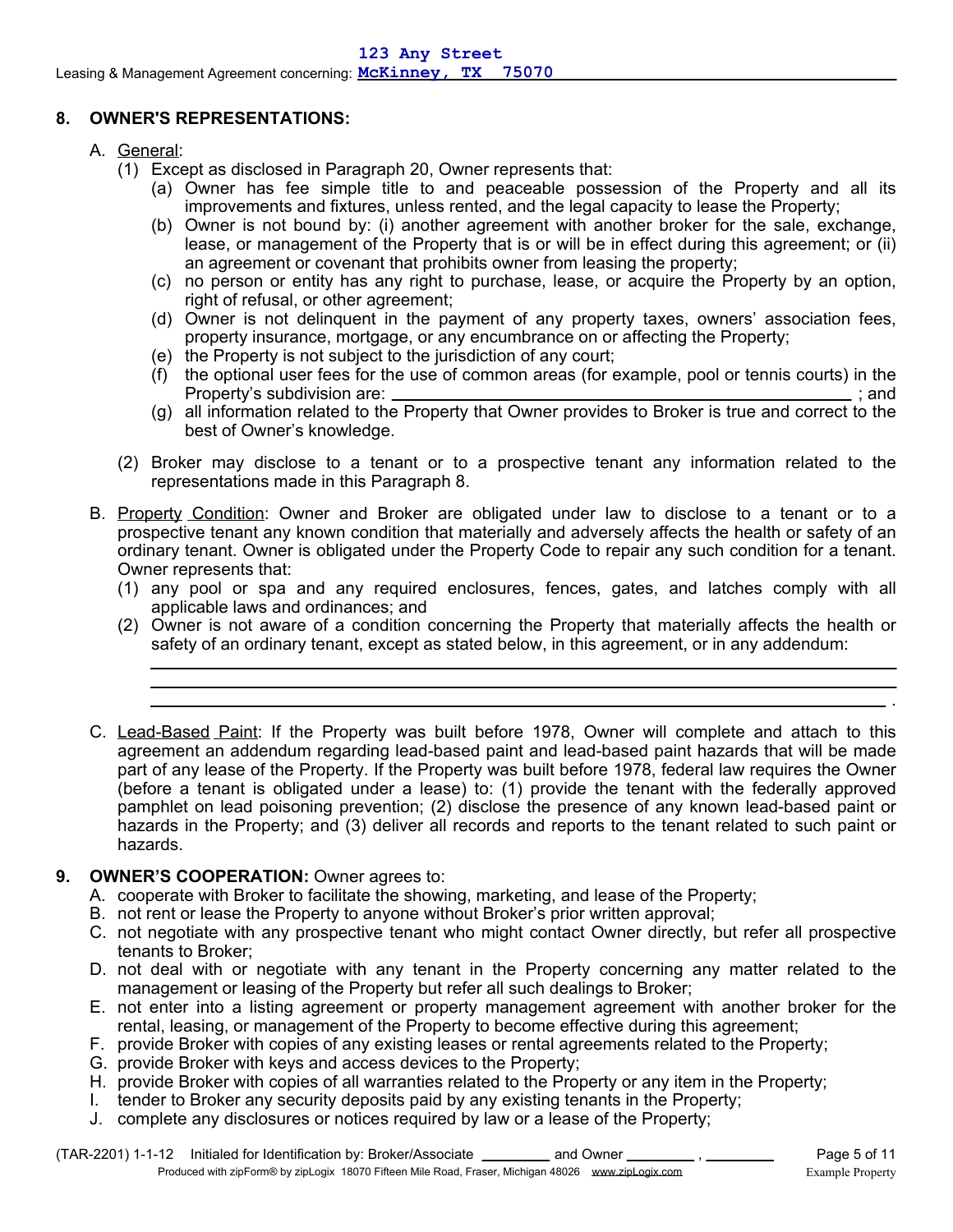- K. amend applicable notices and disclosures if any material change occurs during this agreement; and
- L. notify Broker if Owner becomes delinquent in the payment of: (1) any mortgage or other encumbrance secured by the Property; (2) property taxes; (3) property insurance; or (4) owners' association fees.

# **10. INSURANCE:**

- A. At all times during this agreement, Owner must maintain in effect:
	- (1) a public liability insurance policy that names Broker as a co-insured or additional insured and covers losses related to the Property in an amount of not less than \$  $\frac{100,000,00}{000,000}$  on an occurrence basis; and
	- (2) an insurance policy for the Property in an amount equal to the reasonable replacement cost of the Property's improvements and that contains endorsements which contemplate the leasing of the Property with vacancies between lease terms.
- B. Not later than the 15th day after the Commencement Date, Owner must deliver to Broker copies of certificates of insurance evidencing the coverage required under Paragraph 10A. If the coverage changes at any time during this agreement, Owner must deliver to Broker a copy of the insurance certificate evidencing the change not later than 10 days after the change.
- C. If Owner fails to comply with Paragraphs 10A or 10B, Broker may:
	- (1) purchase insurance that will provide Broker the same coverage as the required insurance under Paragraph 10A(1) and Owner must promptly reimburse Broker for such expense; or
	- (2) exercise Broker's remedies under Paragraph 17.
- **11. BROKER'S FEES:** All fees to Broker under this agreement are payable in <u>Pct 4, Collin County</u> County, Texas. This Paragraph 11 survives termination or expiration of this agreement with regard to fees earned during this agreement which are not payable until after its termination. Broker may deduct any fees under this Paragraph 11 from any funds Broker holds in trust for Owner. If more than one property or unit is made part of and subject to this agreement, each of the provisions below will apply to each property or unit separately.
- **X** A. Management Fees: Each month Owner will pay Broker the greater of \$  $\frac{50.00}{2}$  (minimum management fee) or: *(Check one box only.)*
	- **X** (1) **5.000** % of the gross monthly rents collected that month.
	-

(2) . A vacancy in the Property or failure by a tenant to pay rent does not excuse payment of the minimum management fee. Management fees under this Paragraph 11A are earned daily and are payable not later than the last day of each month.

- B. Leasing Fees for New Tenancies: Each time the Property is leased to a new tenant, Owner will pay Broker a leasing fee equal to: *(Check one box only.)* **X**
	- **X** (1) **100.000** % of one full month's rent to be paid under the lease.
	- $\Box$  (2)  $\Box$  % of the gross rents to be paid under the lease.<br> $\Box$  (3)
	-

(3) . The leasing fees under this Paragraph 11B are earned and payable at the time the lease is executed.

- C. Renewal or Extension Fees: Each time a tenant in the Property renews or extends a lease, Owner will pay Broker a renewal or extension fee equal to: *(Check one box only.)* **X**
	- **X** (1) **75.000** % of one full month's rent to be paid under the renewal or extension.
	- $\Box$  (2)  $\Box$  % of the gross rents to be paid under the renewal or extension.<br> $\Box$  (3) (3) .
		-

The renewal or extension fees under this Paragraph 11C are earned and payable at the time the renewal or extension is effective. For the purposes of this paragraph, a new lease for the same Property with the same tenant then occupying the Property is an extension or renewal. This Paragraph 11C does not apply to month-to-month renewals or month-to-month extensions.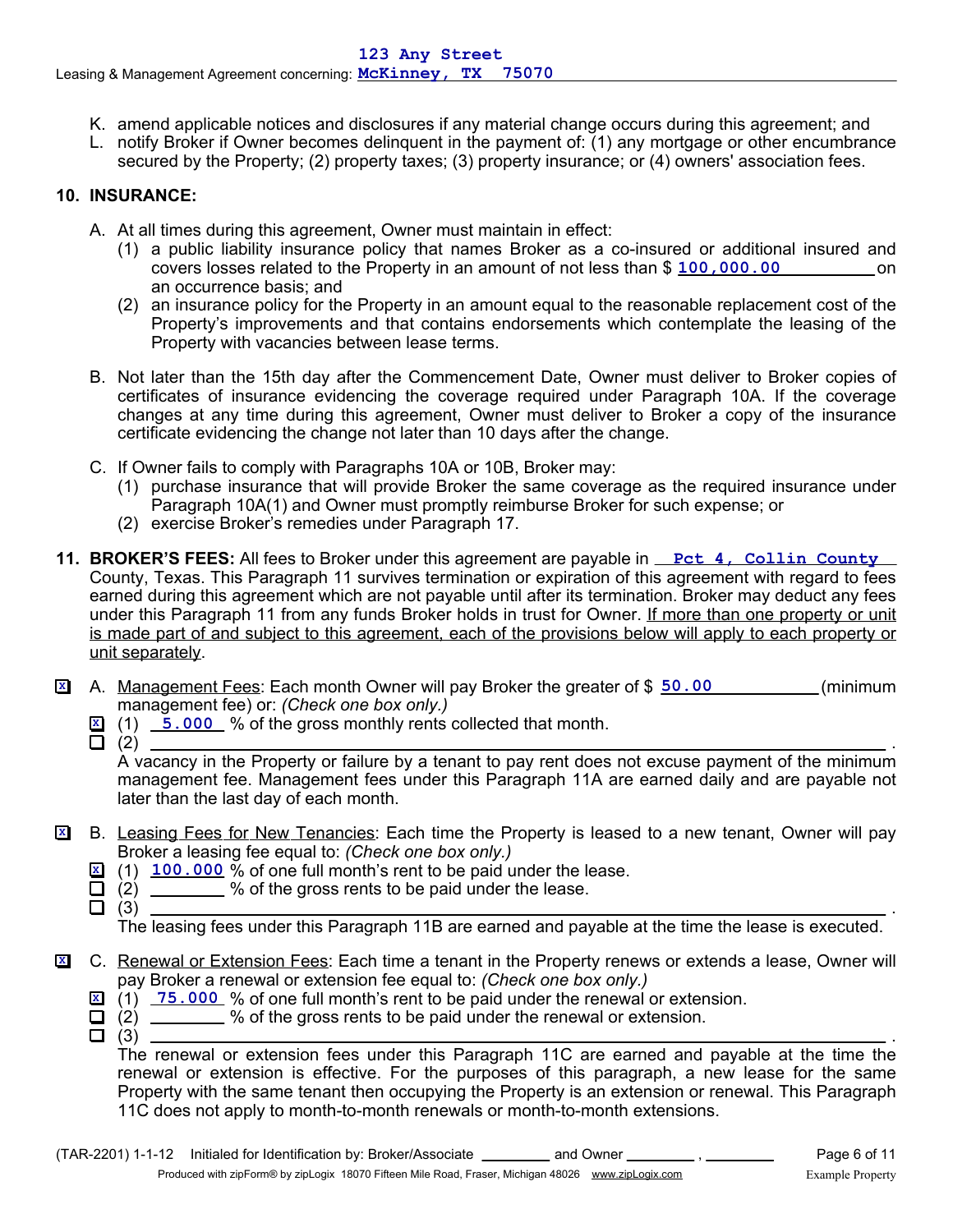- D. Service Fees: Each time Broker arranges for the Property to be repaired, maintained, redecorated, or **X** altered as permitted by this agreement, Owner will pay Broker a service fee equal to: *(Check one box only.)*
	- **X** (1) **5.000** % of the total cost of each repair, maintenance, alteration, or redecoration.
		- (2) . The service fees under this Paragraph 11D are earned at the time the repair, maintenance, redecoration, or alteration is made and are payable upon Owner's receipt of Broker's invoice.
- E. Interest on Trust Accounts: Any trust account Broker maintains under this agreement may be an interest-bearing or income producing account. Broker may retain any interest or income from such account as compensation under this agreement. Broker will remove any interest or income payable under this Paragraph 11E from the trust account not later than the 30th day after the interest or income is paid.
- F. Administrative Fees: If Broker collects administrative charges from tenants or prospective tenants, including but not limited to, application fees, returned check fees, or late charges (as authorized under Paragraph 4A), Broker will retain such fees as compensation under this agreement. The administrative fees under this Paragraph 11F are earned and payable at the time Broker collects such fees.
- G. Fees Related to Insurance and Legal Matters: If Owner requests or instructs Broker to coordinate or **X** communicate with any insurance carrier regarding any casualty to or on the Property or if Owner requests or instructs Broker to appear in any legal proceeding or deposition related to the Property (including, but not limited to, evictions, tenant disputes, security deposit disputes, and suits for damages), Owner will pay Broker \$ **75.00 hetable in the UK and Taragery Conserts** time expended in such matters and in preparation of such matters. Fees under this Paragraph 11G are earned at the time the services are rendered and payable upon Owner's receipt of Broker's invoice.
- H. Fees in the Event of a Sale: **X**
	- (1) Fee if a Tenant Purchases Property: If at any time during this agreement or within <u>90</u> days after it ends, Owner sells the Property to a tenant who occupied the Property during the term of this agreement, Owner will pay Broker a fee equal to: *(Check one box only.)*
	- **X** (a) 5.000 % of the sales price.
	-

(b) . Fees under this Paragraph 11H(1) are earned at the time Owner agrees to sell the Property and are payable at the time the sale closes. Broker will waive any fees due under Paragraph 12 at the time the sale closes.

- (2) Fee if Buyer is Procured through Broker: If during this agreement, Owner agrees to sell the Property to a person other than a tenant who occupied the Property and Broker procures the buyer, directly or through another broker, Owner will pay Broker a fee equal to: *(Check one box only.)*
- **X** (a) 6.000 % of the sales price.
- 

(b) . Fees under this Paragraph 11H(2) are earned at the time Owner agrees to sell the Property and are payable at the time the sale closes. Broker will waive any fees due under Paragraph 12 at the time the sale closes.

(3) Sale Coordination Fees: If at any time during this agreement Owner agrees to sell the Property and Broker is not paid a fee under Paragraph 11H(1) or (2), Owner will pay Broker for Broker's time and services to coordinate showings, inspections,

appraisals, repairs, and other related matters. Fees under this Paragraph 11H(3) are earned at the time such services are rendered and payable upon Owner's receipt of Broker's invoice.

(4) Definition: "Sell" means to agree to sell, convey, transfer or exchange any interest in the Property whether by oral or written agreement or option.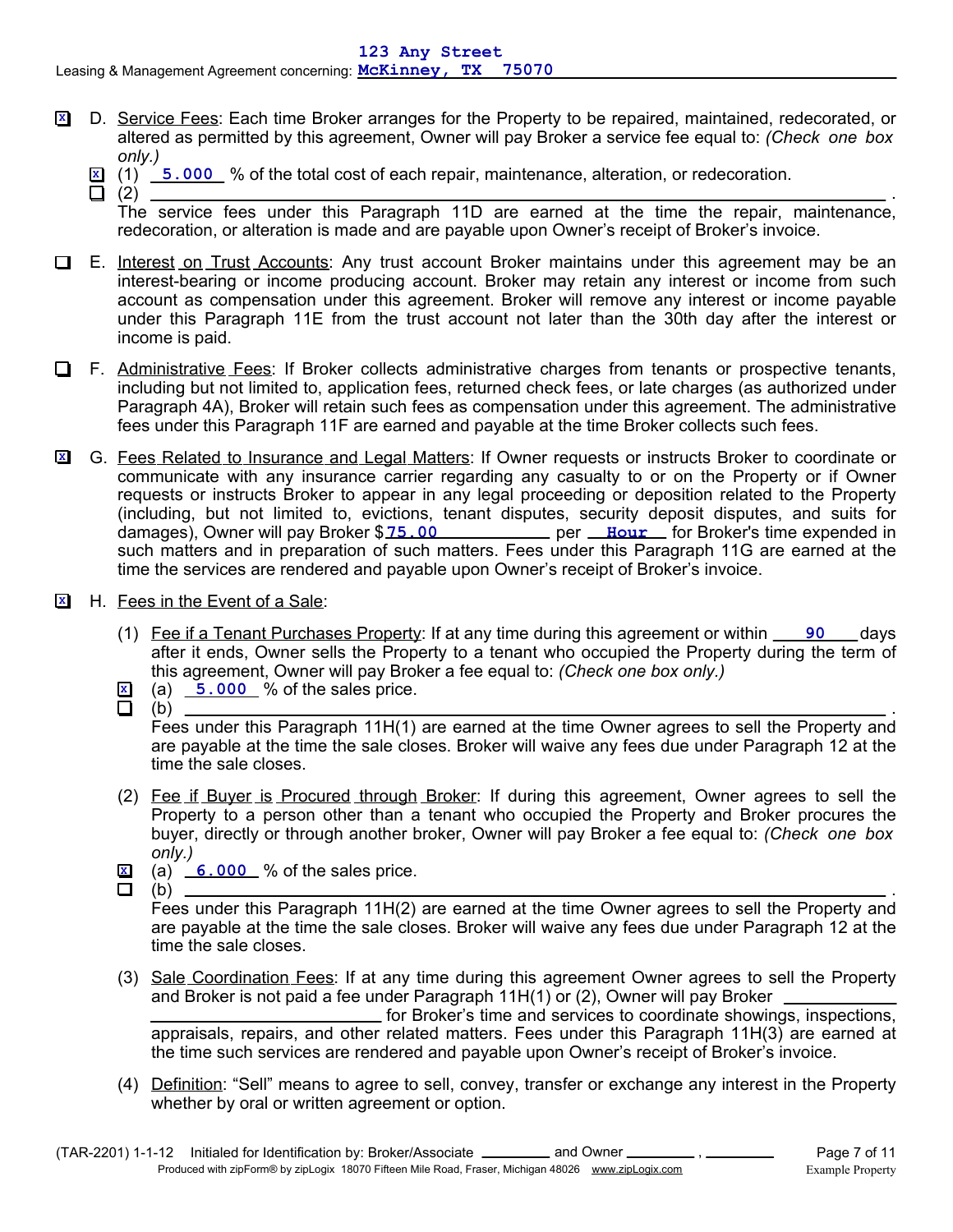- (5) Separate Listing Agreement Controls: If Owner sells the Property and pays Broker the fee under a separate written listing agreement between Owner and Broker: (a) this Paragraph 11H will not apply; and (b) Broker will waive any fees due under Paragraph 12 at the time the sale closes.
- $\Box$  I. Other:
- **12. FEES UPON TERMINATION:** At the time this agreement ends, Owner must pay Broker:
	- A. all amounts due Broker under this agreement; and
	- B. if the Property is leased to a tenant on the date this agreement ends and Owner terminates this agreement, an amount equal to the lesser of:
		- (a) the management fees that would accrue over the remainder of the term of the lease; or (b) \$ .

If more than one property or unit is made part of and subject to this agreement, this paragraph applies only to those properties or units then leased and applies to each property or unit separately.

- **13. EXPENSE REIMBURSEMENT:** Upon Owner's receipt of Broker's invoice, Owner will reimburse Broker the following expenses that are related to the leasing or management of the Property: (a) copy charges; (b) charges for long distance telephone calls or facsimile transmissions; (c) regular, express, or certified mail charges; (d) notary fees; (e) photos and videos; (f) reasonable travel expenses, including but not limited to mileage reimbursement (at the standard mileage rate published by the IRS), parking expenses, and tolls; and (g) any other expenditures Broker is authorized to make under this agreement for Owner or that Owner otherwise authorizes Broker to make for Owner.
- others), Broker will deposit those funds in Broker's trust account and will: (a) pay <u>15.000</u> by of the **14. FUNDS RECEIVED AFTER TERMINATION:** Except as provided in Paragraph 4(I), if Broker receives any funds on behalf of Owner after this agreement ends (for example, rent, damages, past due amounts, and funds received to Broker as compensation for services (for example, research, accounting, communicating, and processing) rendered at that time; and (b) pay the balance of the funds to Owner. This provision survives termination of this agreement.
- **15. COOPERATION WITH OTHER BROKERS:** When the Property is marketed for lease, Broker will allow other brokers to show the Property to prospective tenants. If the other broker procures a tenant who leases the Property, Broker will offer to pay the other broker a fee out of the compensation Broker receives under Paragraph 11. As of the date this agreement is signed, Broker's policy is to offer other brokers the following amounts. Broker may change the amounts disclosed below without notice, provided that Broker will offer competitively reasonable amounts to other brokers.
	- A. MLS Participants: If the other broker is a participant in the MLS in which the listing is filed, Broker will offer to pay the other broker:
		- (1) if the other broker represents the tenant *(complete only one)*: <u>35.000</u> % of one month's rent to be paid under a lease;  $\frac{1}{2}$  % of all rents to be paid under a lease; or \$ and
		- (2) if the other broker is a subagent *(complete only one)*: 35.000 % of one month's rent to be paid under a lease;  $\frac{1}{1}$  % of all rents to be paid under a lease; or \$
	- B. Non-MLS Brokers: If the other broker is not a participant in the MLS in which the listing is filed, Broker will offer to pay the other broker:
		- (1) if the other broker represents the tenant *(complete only one)*: <u>35.000</u> % of one month's rent to be paid under a lease;  $\frac{1}{2}$  % of all rents to be paid under a lease; or \$ and
		- (2) if the other broker is a subagent *(complete only one)*: 35.000 % of one month's rent to be paid under a lease;  $\frac{1}{2}$  % of all rents to be paid under a lease; or \$  $\frac{1}{2}$  .

.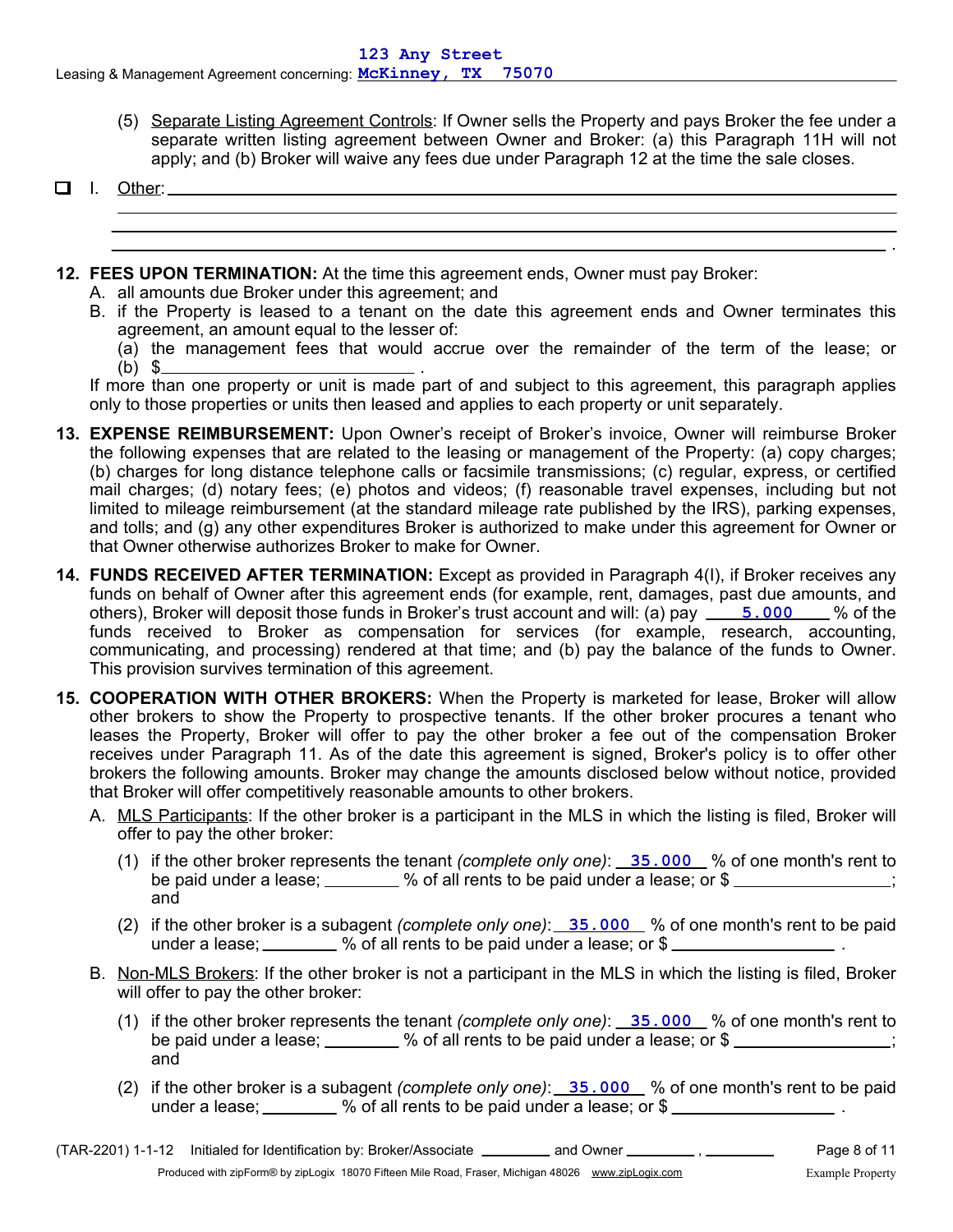#### **16. LIABILITY AND INDEMNIFICATION:**

- **A. Broker is not responsible or liable in any manner for personal injury to any person or for loss or damage to any person's real or personal property resulting from any act or omission not caused by Broker's negligence, including but not limited to injuries or damages caused by:**
	- **(1) other brokers, their associates, inspectors, appraisers, and contractors who are authorized to access the Property;**
	- **(2) acts of third parties (for example, vandalism, theft, or other criminal acts);**
	- **(3) freezing or leaking water pipes;**
	- **(4) a dangerous condition or environmental condition on the Property; or**
	- **(5) the Property's non-compliance with any law or ordinance.**
- **B. Broker is not responsible or liable in any manner for:**
	- **(1) any late fees or other charges Owner incurs to any creditor caused by late or insufficient payments by any tenant in the Property; or**
	- **(2) damages to Owner caused by a tenant's breach of a lease.**
- **C. Owner agrees to protect, defend, indemnify, and hold Broker harmless from any damage, costs, attorney's fees, and expenses that:**
	- **(1) are caused by Owner, negligently or otherwise;**
	- **(2) arise from Owner's failure to disclose any material or relevant information about the Property;**
	- **(3) are caused by Owner giving incorrect information to any person; or**
	- **(4) are related to the management of the Property and are not caused by Broker, negligently or otherwise.**
- **D. Owner is responsible and liable for all contracts and obligations related to the Property (for example, maintenance, service, repair and utility agreements) entered into before or during this agreement by Owner or by Broker under Broker's authority under this agreement. Owner agrees to hold Broker harmless from all claims related to any such contracts.**
- **17. DEFAULT:** A party is in default if the party fails to cure a breach within 10 days after receipt of written demand from the other party. If either party is in default, the non-defaulting party may: (a) terminate this agreement by providing at least 10 days written notice; (b) recover all amounts due to the non-defaulting party under this agreement; (c) recover reasonable collection costs and attorney's fees; and (d) exercise any other remedy available at law. Broker is also entitled to recover any compensation Broker would have been entitled to receive if Owner did not breach this agreement.
- **18. MEDIATION:** The parties agree to negotiate in good faith in an effort to resolve any dispute related to this agreement that may arise between the parties. If the dispute cannot be resolved by negotiation, the dispute will be submitted to mediation. The parties to the dispute will choose a mutually acceptable mediator and will share the cost of mediation equally.
- **19. ATTORNEY'S FEES:** If Owner or Broker is a prevailing party in any legal proceeding brought as a result of a dispute under this agreement or any transaction related to or contemplated by this agreement, such party will be entitled to recover from the non-prevailing party all costs of such proceeding and reasonable attorney's fees.

### **20. SPECIAL PROVISIONS:**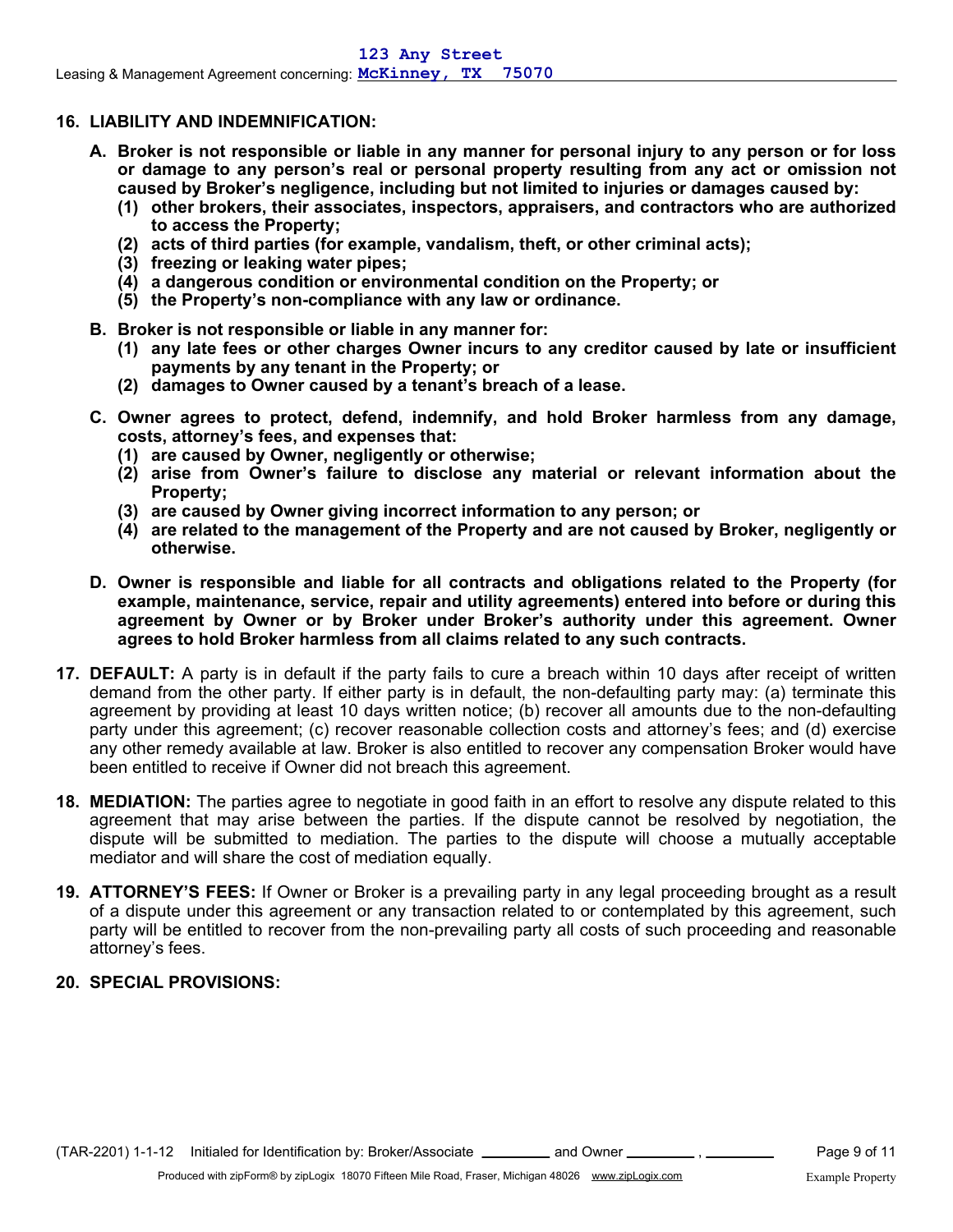- **21. ADDENDA:** Incorporated into this agreement are the following addenda, exhibits, and other information:
- $\boldsymbol{\mathsf{Z}}$  A. Information About Brokerage Services
- B. Addendum Regarding Lead-Based Paint
- $\Box$ C. Multiple Property Addendum
- D. Owner's Notice Concerning Condition of Property under Property Management Agreement □
- E. Property Manager's Inventory and Condition Report **X**
- $\Box$ F. Addendum for Authorization to Act for Owner before Owners' Association
	- G. Copy of Rules and Regulations of an Owners' Association
- H. Copy of the Owners' Association Bylaws and Deed Restrictions affecting the Property □

◻ I.

> *Note: Complete and deliver to Broker IRS W-9 Form or similar form. Broker maintains a privacy policy that is available upon request.*

## **22. AGREEMENT OF PARTIES:**

- A. Entire Agreement: This document contains the entire agreement of the parties and may not be changed except by written agreement.
- B. Assignments: Neither party may assign this agreement without the written consent of the other party.
- C. Binding Effect: Owner's obligation to pay Broker an earned fee is binding upon Owner and Owner's heirs, administrators, executors, successors, and permitted assignees.
- D. Joint and Several: All Owners executing this agreement are jointly and severally liable for the performance of all its terms. Any act or notice to, refund to, or signature of, any one or more of the Owners regarding any term of this agreement, its extension, its renewal, or its termination is binding on all Owners executing this agreement.
- E. Governing Law: Texas law governs the interpretation, validity, performance, and enforcement of this agreement.
- F. Severability: If a court finds any clause in this agreement invalid or unenforceable, the remainder of this agreement will not be affected and all other provisions of this agreement will remain valid and enforceable.
- G. Context: When the context requires, singular nouns and pronouns include the plural.
- H. Notices: Notices between the parties must be in writing and are effective when sent to the receiving party's address, fax, or e-mail address specified in Paragraph 1.
- I. Copyright: If an active REALTOR® member of the Texas Association of REALTORS® or an active member of the State Bar of Texas does not negotiate this agreement as a party or for one of the parties, either as a party's broker or attorney, this agreement is voidable at will by Owner.

### **23. INFORMATION:**

- **A. Broker's fees or the sharing of fees between brokers are not fixed, controlled, recommended, suggested, or maintained by the Association of REALTORS®, MLS, or any listing service.**
- **B. Fair housing laws require the Property to be shown and made available to all persons without regard to race, color, religion, national origin, sex, disability, or familial status. Local ordinances may provide for additional protected classes (for example, creed, status as a student, marital status, sexual orientation, or age).**
- **C. Owner may review the information Broker submits to an MLS or other listing service.**
- **D. Broker advises Owner to remove or secure jewelry, prescription drugs, and other valuables.**
- **E. The Property Code requires certain types of locks or security devices on all exterior doors of residential rental properties and requires smoke alarms in certain locations. The Property Code requires the security devices to be rekeyed and the smoke alarms to be tested each time a new tenant occupies the Property.**